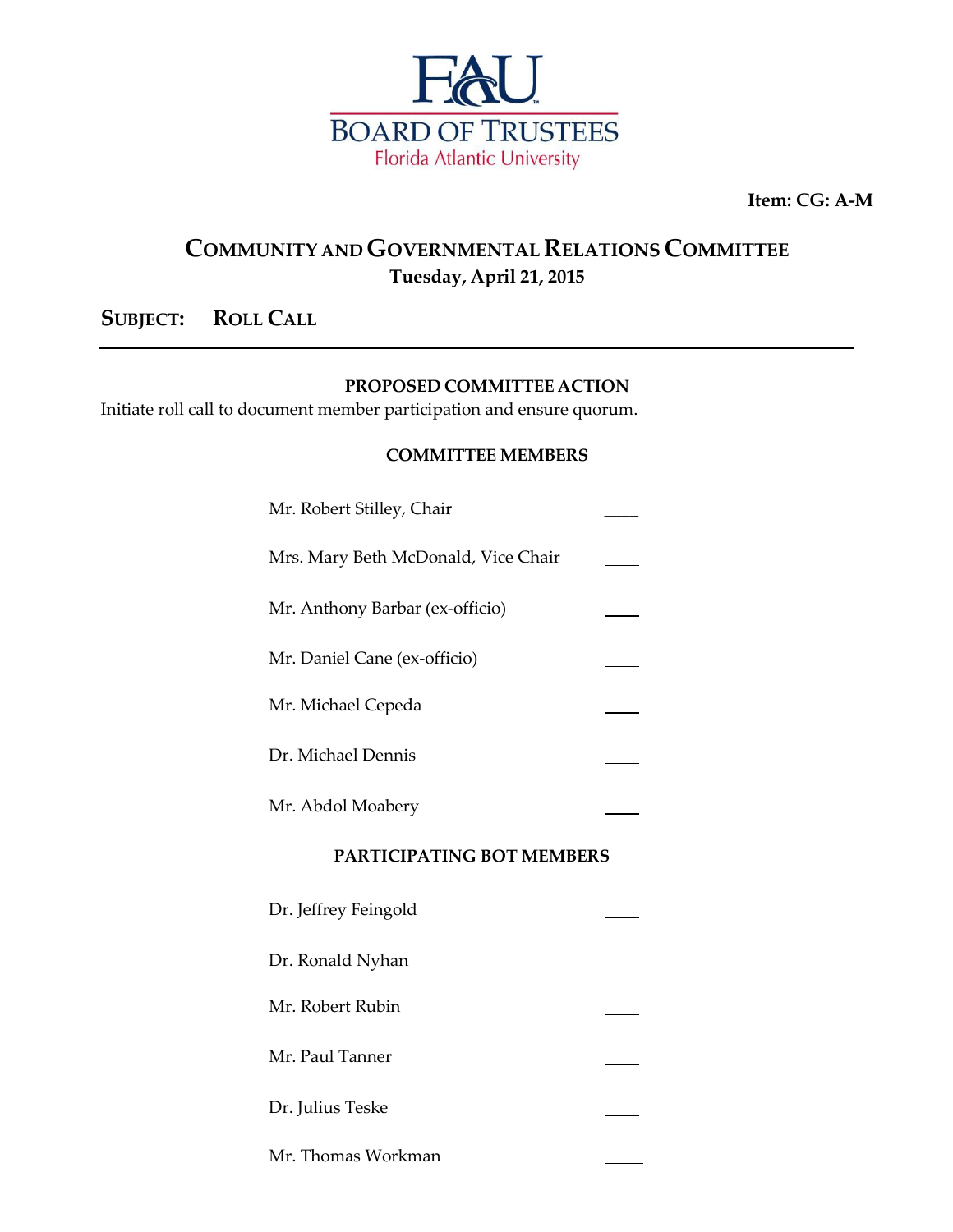

# **COMMUNITY AND GOVERNMENTAL RELATIONS COMMITTEE**

## **Meeting Minutes of February 24, 2015**

### **SP: A-M Roll Call:**

Trustee Robert Stilley, Committee Chair called the meeting to order and initiated the roll call. In addition to Trustee Stilley, the following committee members were present: Trustee Mary Beth McDonald; Trustee Anthony Barbar (ex-officio) and Trustee Daniel cane (ex-officio).

Other Trustees attending the meeting included: Trustee Ronald Nyhan; Trustee Paul Tanner; Trustee Robert Rubin; Trustee Jeffrey Feingold; Trustee Julius Teske and Trustee Thomas Workman.

A quorum was present and the committee was called to order.

The following university officials participated: Dr. John Kelly, University President; Ms. Stacy Volnick, Vice President, Administrative Affairs & Chief Administrative Officer and Interim Vice President of Institutional Advancement; Mr. Ryan Britton, Director of State Relations.

Trustee Stilley called for approval of the June 5, 2014 meeting minutes. There were none to approve.

Trustee Stilley invited VP Volnick to approach the podium for her presentation to give a review on FAU Days held in Tallahassee.

### CG: I-1 Review of FAU Days:

VP Volnick thanked The Board for their time.

FAU Days in Tallahassee was held on February 10<sup>th</sup>. This was our first FAU Days in approximately five years; it was very exciting that we were able to put this together. We had a good number of students, faculty, staff, trustees, board members from some of our other boards including the foundation etc. attend this event. Before you is a FAU bag of SWAG that was given out to the attendees of FAU Days; what I'd like you to do is wear your FAU tie when you're out representing the University in the community and in Tallahassee. Those of you on the phone we'll make sure that you get your SWAG items as well.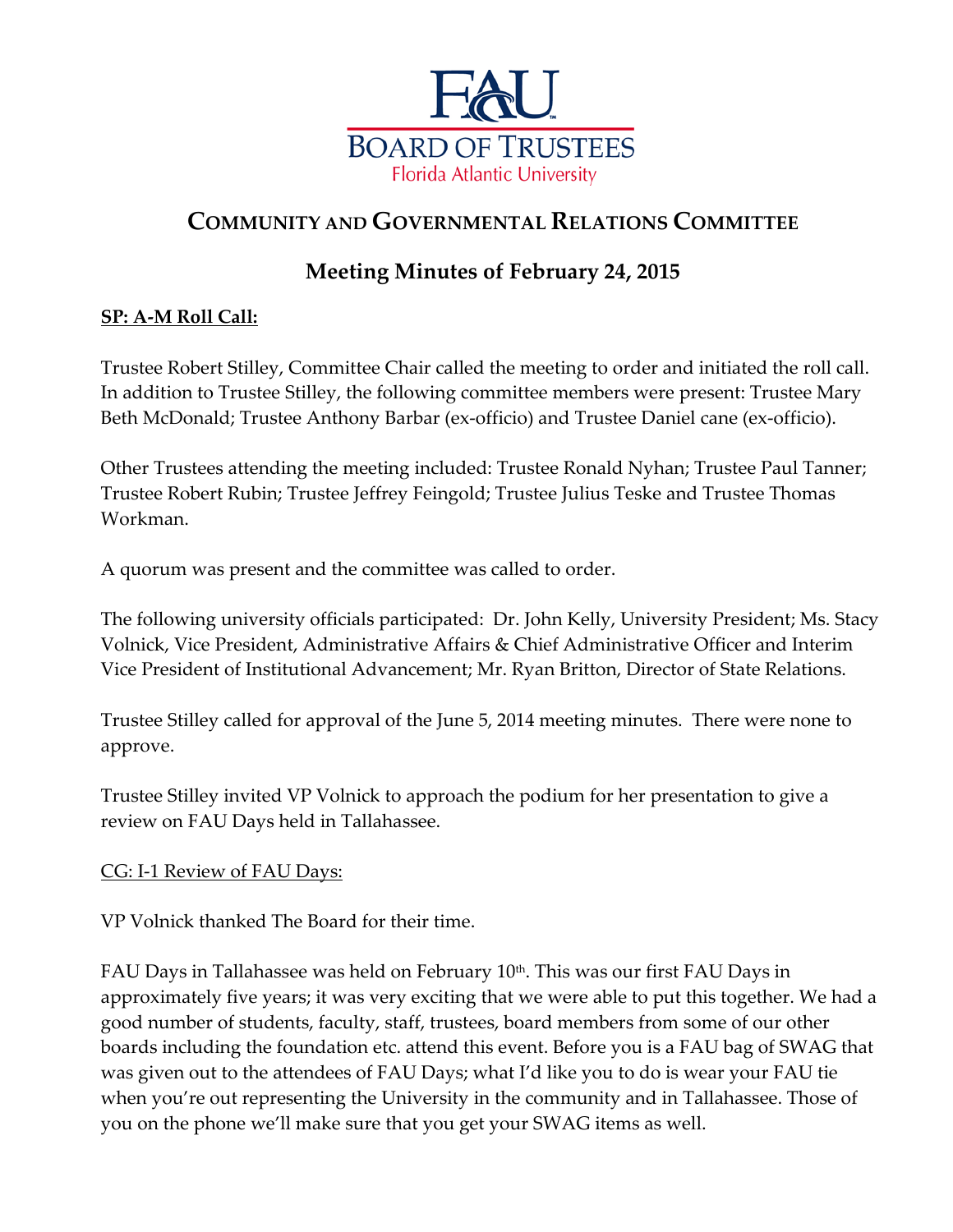I'd like to emphasize what a great opportunity this was for our students. It was a good opportunity for our students to break into teams and be partnered up with board members, administrators and spend some time with the folks in Tallahassee.

The goal of FAU Days is to create a platform to allow Florida Atlantic University to share our successes, engage lawmakers, increase awareness and understanding of the Universities legislative priorities, and most significantly to gain support for our legislative priorities.

A cross section of the University and community participated in FAU Days; included were students (we had a bus that transported students from all our campuses up to Tallahassee), faculty and researchers from multiple campuses and projects, President Kelly, Executive Leadership Team and Staff and Board Representation from the Trustees, Foundation, HBOI Foundation and the Alumni.

VP Volnick invited Ryan Britton, Director of State Relations to come up and discuss the events of FAU Days further.

As VP Volnick stated perfectly this was the first time we did an FAU Days in over five years but we've been laying the ground work over the past few years in creating some consistency in our presence up in Tallahassee and in our message. What we wanted to do was create a platform for us to share our successes but also at the same time raise awareness of our legislative priorities among our internal stakeholders, get them engaged with our legislative delegation members and do that strategically.

As you look at the slide above you will see a sampling of the members we met with during FAU Days. The participants of FAU Days met with over 44 elected officials from all branches of government over the course of two days so there was quite a lot on the agenda. Members of the leadership and executive level met with Governor Scott, Lt. Governor Lopez-Cantera and the head of the Education Policy for over half an hour. They were also able to meet with CFO Atwater who has been a wonderful advocate for the University and is very invested in our success.

As far as leadership in both chambers, we wanted to do a general overview of our priorities but at the same time drill down and be specific based on our individual requests and asks. So in terms of the general leadership President Kelly and individuals were able to meet with Speaker Crisafulli, Senate President Pro Tempore Richter, and House Minority Leader Pafford who is also a great champion for the University as is Pro Tempore Richter. Finally we have Committee Leadership which is where our committee requests are put through. For these particular meetings we wanted to put the right people in front of the legislative members; the President and his Leadership Team as well as researchers doing work in that area. We met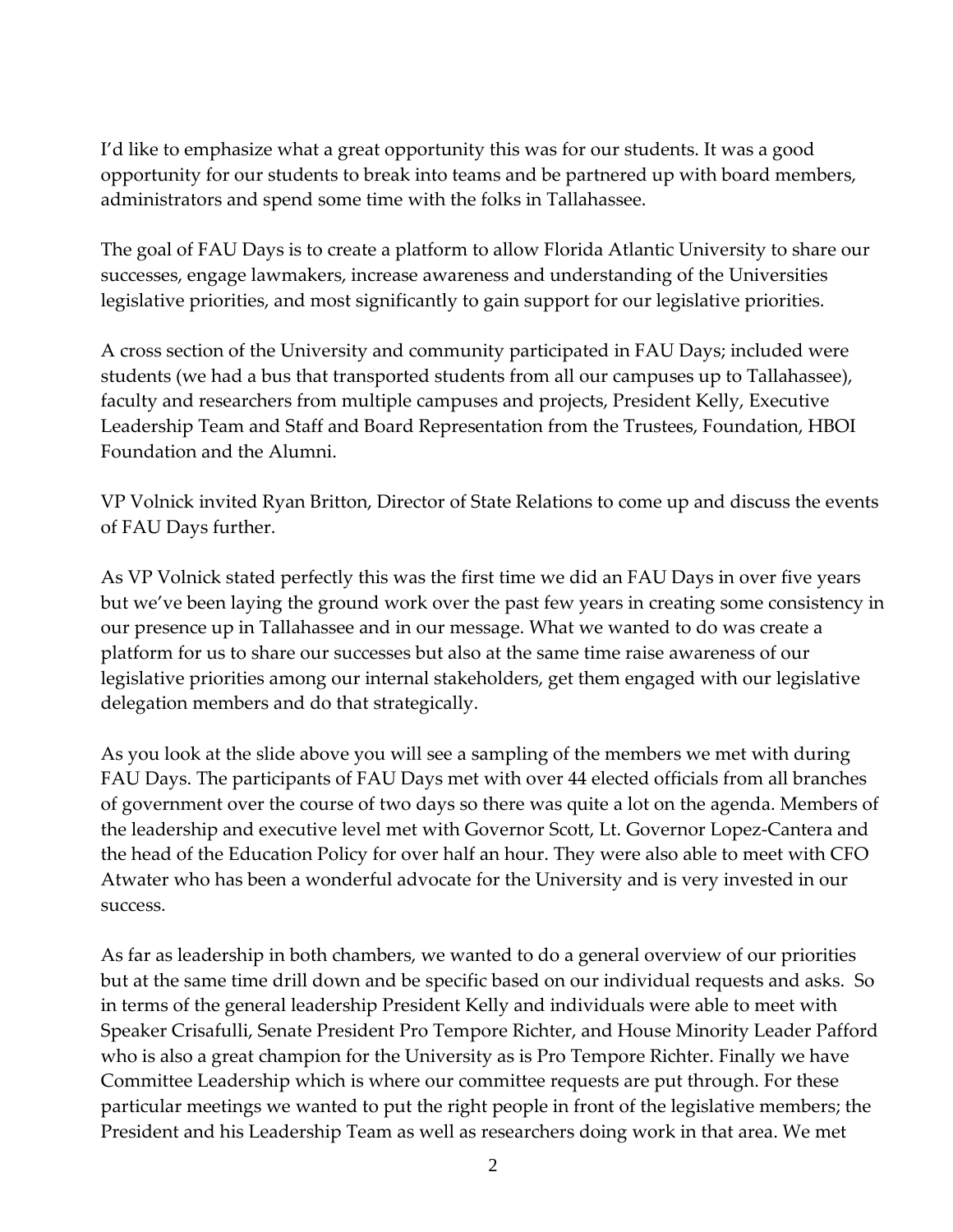with Chairs from both sides of the Education Appropriations, Gaetz and Fresen who obviously controls a great deal of our fate. Also, met with Chairs Latvala and Ingram (TED Appropriations) and Chair Hays (General Government Appropriations) which is where Ag and Natural Resources flow through.

There are also a number of other committees and people in our delegation that are incredibly important to our asks and future. For example, Rep. George Moraitis who is a member from North Broward has been a great champion of ours and is Vice Chair of TED Approps, Rep. Larry Lee whose daughter went through our graduate program is Ranking Member on Ed Approps and Rep. Kristin Jacobs a brand new member from Broward County is Ranking Member on Ag & Natural Resources Approps. We also met with professional staff. One thing about the legislative process is that while the members are incredibly important, professional staff are the ones who are most well versed on many of the issues, have that institutional memory about where the University has been, where it's going and what our requests have been in the past. We make sure to spend time not just with the members but to ensure that we're meeting with the appropriate professional staff and showing them that we are as engaged in the process holistically and not just on one side or the other.

There are a couple of other things that happened through FAU Days. As VP Volnick mentioned there were about 16 or 17 students that went, in total there was over 40 people that attended from all aspects of the University and there was a lot going on not just meeting with members that day. We tried to maximize our presence and make it seem like though we only brought a small contingent it looked like we had a critical mass of support up in Tallahassee. For example, we attended the 44 meetings, President Kelly on the second day testified before the House Ed Approps Subcommittee about performance funding and I'll also add that he was the only member of the SUS invited to testify before the committee. They had representatives from each of the educational levels (K-12, early education, the college system) and we were the institution that was invited to testify about higher education at the university level. HBOI Researcher Dennis Hanisak was also there that day testifying before the House Ag and Natural Resources Subcommittee about the research that HBOI is doing on the Indian River Lagoon and he was invited by Rep. Larry Lee who is a Representative from that area. Chancellor Criser was invited at our request to address the group at lunch time and he spent some time meeting with President Kelly individually and then spent about half an hour talking to the entire delegation, students and everyone else about the SUS System as far as where it's headed and then taking up questions.

In terms of unique opportunities for students, it's not often that a student from the University gets to sit and ask questions to the Chancellor and have that type of opportunity. Trustee Cepeda was very involved in bringing a group from Student Government and had wonderful praise for the students that were selected to attend and participated. I've heard nothing but positive feedback from the members about the representation of our students on FAU Days.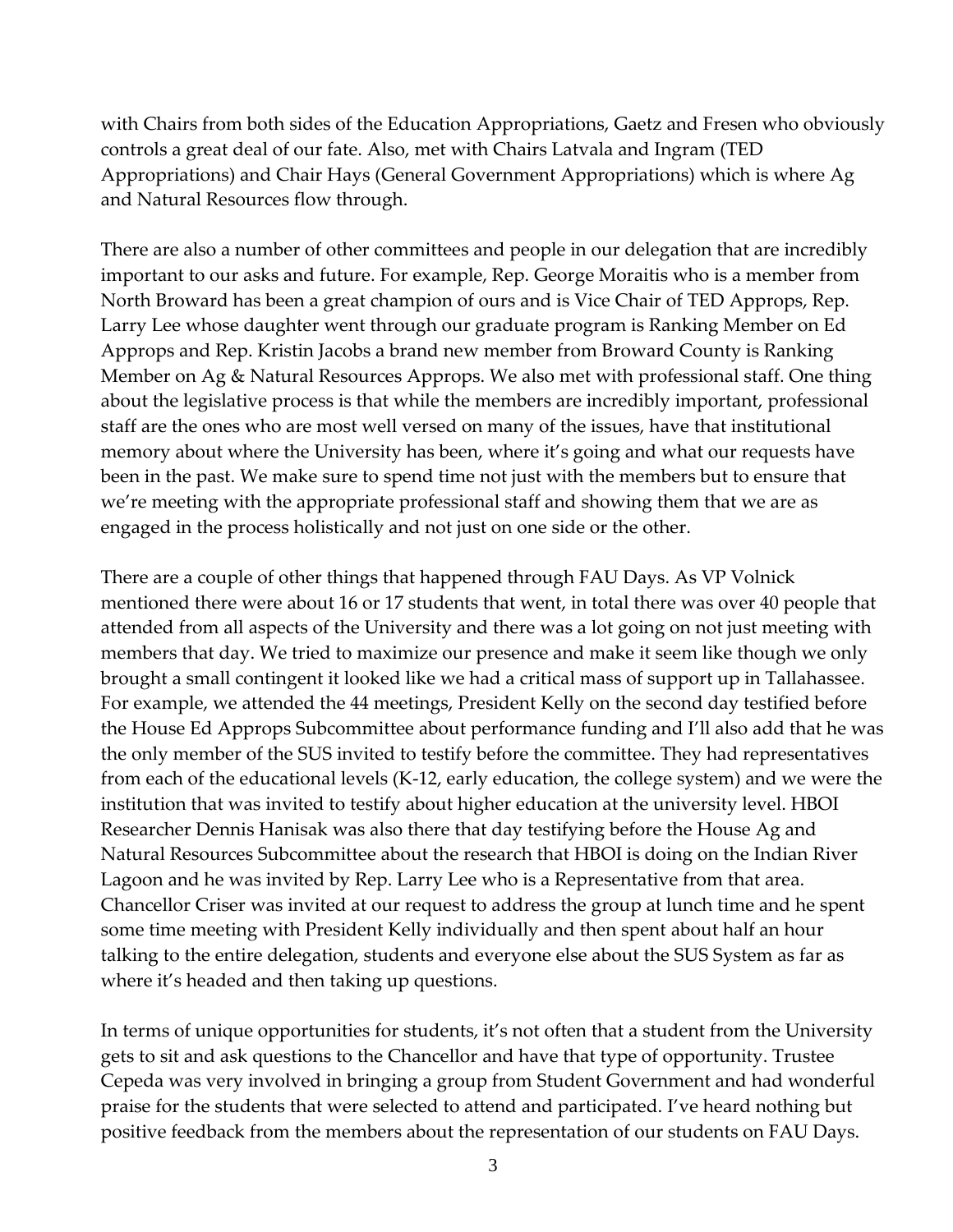Trustee Cepeda commented that many of the students who participated especially those who are potential lawyers have expressed how great of an experience it was and that it's great to have that kind of experience under their belt. Gave thanks for the coordination of the event.

Last but not lease we had a reception. Typical of these kinds of events we're not the only institution that does this, a number of the larger institutions do a day on the hill and it varies in terms of the institution especially regarding their proximity to Tallahassee, it's easier to do the closer you are. But we had a reception and it was put on the members calendar months in advance and had a number of members who stopped by; Senator Sachs who has been a wonderful advocate for us, Rep. Moraitis, some of the newer members Reps. Kerner and Stark. We wanted to touch the entire delegation as far north as the Treasure Coast all the way down to Broward and we had a great penetration and participation from all elements of that.

Last but not lease I'll just say that the goal of this is not to do this as a one off thing this year, this is a model we hope to replicate going forward and that we hope to establish a continuous presence there year after year. So this was again our opening foray after a number of years of absence but our hope will be going forward that this is something we replicate with Student Government and the other participants involvement as we move forward.

This concluded VP Volnick's presentation and she invited questions and comments from the Trustees.

President Kelly commented that Ryan has brought an unbelievable insight and perspective as well as organization. Keep in mind that we had about three different groups moving to different places and we got to meet with every key leader and had one on one time with every key leader, in addition he has gotten Senator Joe Negron here on campus and then yesterday we had Senator Bill Galvano here on campus so they're not only visiting us but are participating in our thinking as far as where we are headed. Ryan did a fantastic job organizationally to pull it all off flawlessly.

Trustee Stilley commented that he was fortunate to attend the day and that the meetings were substantive. We talked about what we needed to do, why we were doing it and we were very well received across the board. It was a very good use of our time being up there.

Regarding this committee, first off I want to thank Trustee Rubin for leading it since its inception and look forward to his continuous help on it. Just a couple thoughts as far as what I'd like to do is one of the things we need is that we need to have everybody from the University reaching out to the representatives and people from the community to get them on campus. If we can get them here we're going to have a better relationship with them so that's one of the things I'd like to find a way to do. One of the other things I've done in the past is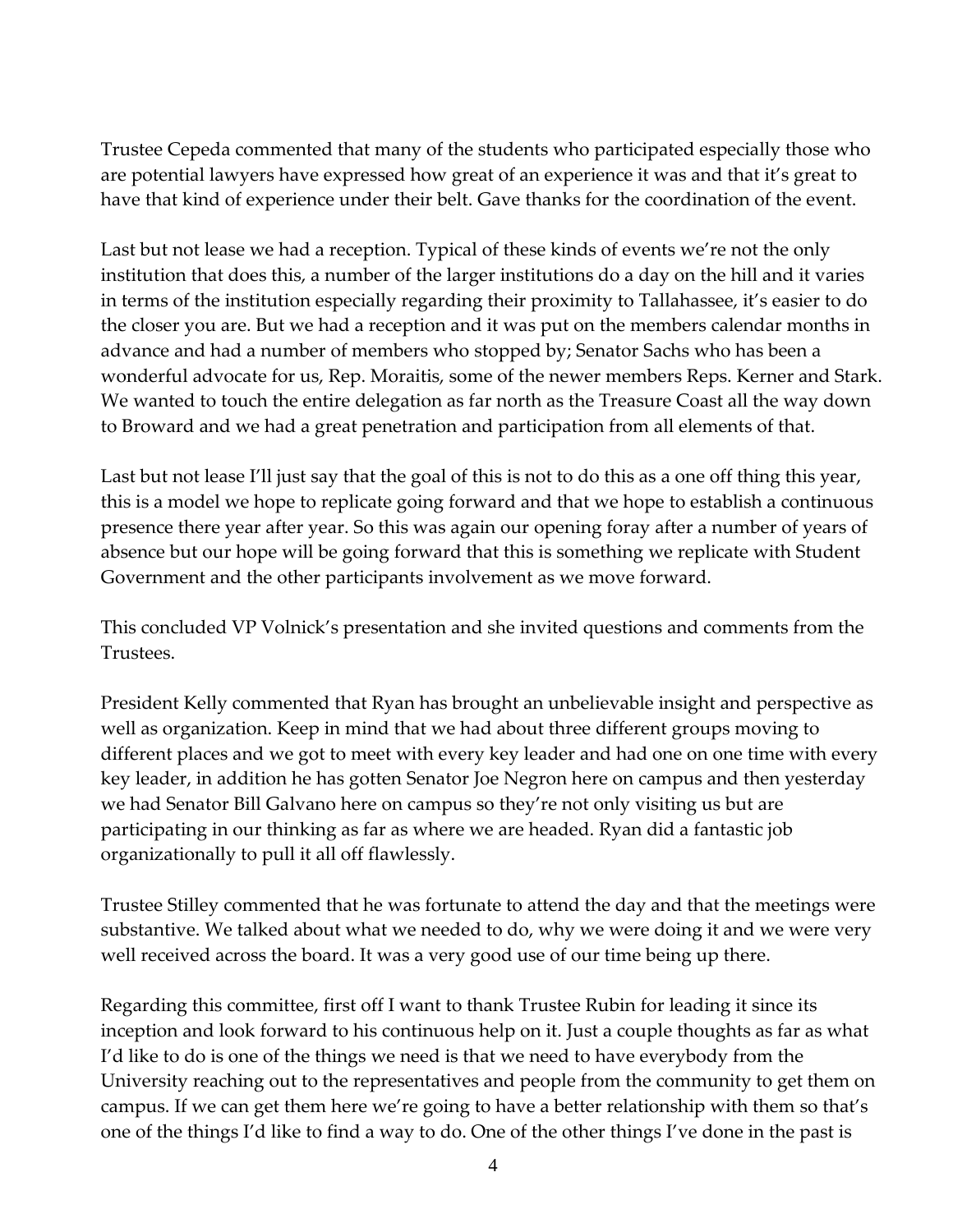speaker's bureau. When I was in college we had a speaker's bureau where we went out to the state, rotary clubs, country clubs, etc. and students would speak to the people about the University. I think we can expand on that and not only have students do it but also potentially have faculty and us as Board of Trustee Members reaching out into our communities and people we know to introduce FAU and try to get those people on campus. I think from the faculty standpoint I'm also going to ask the President and Provost if we can work with faculty to get more involved with industry here in the community, I know we do a lot of that already and I think we tend to do with people on a time and again basis but I think we need to reach out and do some more cold calling. For example, there's a five man engineering firm somewhere in West Palm Beach, Dr. Ilyas could maybe go out and have lunch with them to let them know what we are doing and then when they hire the new engineer they're going to come to us versus somewhere else. We can also do this with the business school and school of architect; I'm going to ask if we could try to do some of that.

In having previous conversations with VP Volnick what I'd like to do within the next sixty days is have a committee workshop separate from the rest of the meetings where we spend half a day or a full day meeting with any Trustee that would want to come whether on the committee or not so that we can put together a plan going forward for this committee so that we can really do the community relations. I think we've made a lot of progress since starting the committee but there is a lot more that we can do. On the Government side I think we're doing a good job but of course we can continue to improve on that and get ideas from the rest of the Trustees on who we should be involved with up in Tallahassee and who we should be involved with locally. That's part of what the workshop will be used for. I look forward to working with everybody on that and thanks for the opportunity.

Trustee Feingold commented he is in full support even though he is no longer on the committee. Workshops within all of the committees should be emphasized to go over with faculty and students what the long term goals are. Having a permanent presence in Tallahassee is important not just a temporary or part time presence. Grass Roots is important, University of Miami raises millions of dollars a year out of Palm Beach County for their medical school and there's no reason why we shouldn't tap into that. It should be our goal or our medical school's goal to tap into that and say why not us, we're here. For too long they've had a huge presence here which has gone over 21 years now since UM has done this successfully so we need to tap into that. I think we need to have a roundtable with the legislative leaders not just in our community but elsewhere to emphasize what FAU is and what makes it special because to me if you're in the panhandle how do you know what we do here. We have a lot of gems here and I'm very pleased of the presentations today but the story has to be expanded because as revenue gets tighter and the demands for it becomes greater we have to sell our story and it just can't be in a legislative session itself cause that's only between window and window but the bureaucracy in the state and the legislators are basically full time and I have to tell you that Rep. Magar has been extraordinary in her efforts for this University